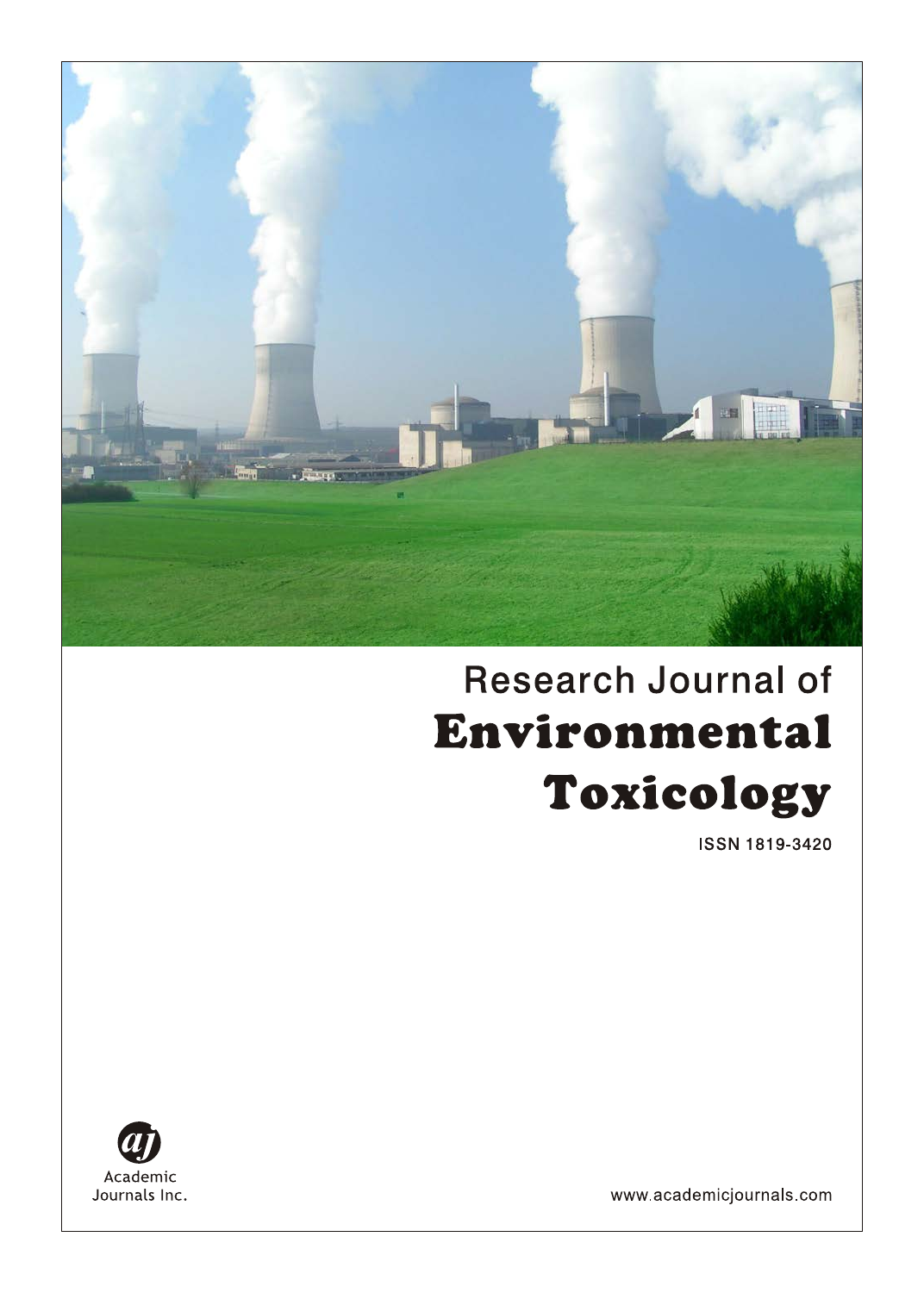ISSN 1819-3420 DOI: 10.3923/rjet.2016.100.108



## **Research Article Microbial Water Quality and Diazotrophic Bacteria Community in Lake Nasser Khors, Egypt**

 $^{\rm 1}$ Amal A. Othman,  $^{\rm 2}$ Sayeda M. Ali and  $^{\rm 3}$ Mohammed T. Abbas

1 Laboratory of Microbiology, El-Qanater Research Station, National Institute of Oceanography and Fisheries, Egypt 2 Laboratory of Microbiology, Aswan Research Station, National Institute of Oceanography and Fisheries, Egypt  $^3$ Department of Microbiology, Faculty of Agriculture and Natural Resources, Aswan University, Egypt

### Abstract

Management of water quality, control of water pollution and environmental protection necessitated careful routine monitoring, especially Lake Nasser and Khors. Lake Nasser represents a fresh water reservoir and provides more than 95% of the Egyptian fresh water budget. Therefore, this study was carried out to investigate the microbial quality of Lake Nasser Khors (Kalabsha, Wadi-Abyad, Korosko and Tushka) through estimate total bacteria count at 22 and 37°C, total and Faecal Coliforms (FC), Faecal Streptococci (FS) and diazotrophic bacteria. As well as the potential diazotrophs isolates, having >5 n M C<sub>2</sub>H<sub>4</sub>/culture/hour, were identified by API 20E and API 20NE profiles. The results showed that the microbial load significant differences were attributed to the seasons and the sites. In general, among Khors the downstream Khors (Kalabsha and Wadiabyad) were higher microbial load than the upstream Khors (Toushka and Korosko). The low FC:FS ratio were reported in majority of sample indicating the non-human source of pollution. In addition, diazotrophs were existent in high population densities in all waters sampled along the experimental period. In conclusion, Khors water is generally acceptable for irrigation and was not suitable for drinking purpose without pre-treatment.

Key words: Lake Nasser, khors, microbial water quality, diazotrophs, MPN

Received: October 24, 2015 **Accepted: December 22, 2015** Published: February 15, 2016

Citation: Amal A. Othman, Sayeda M. Ali and Mohammed T. Abbas, 2016. Microbial water quality and diazotrophic bacteria community in lake Nasser Khors, Egypt. Res. J. Environ. Toxicol., 10: 100-108.

Corresponding Author: Sayeda M. Ali, National Institute of Oceanography and Fisheries, Aswan Research Station, Western of High Dam, Aswan, Egypt Tel: +002-01118211434

Copyright: © 2016 Amal A. Othman et al. This is an open access article distributed under the terms of the creative commons attribution License, which permits unrestricted use, distribution and reproduction in any medium, provided the original author and source are credited.

Competing Interest: The authors have declared that no competing interest exists.

Data Availability: All relevant data are within the paper and its supporting information files.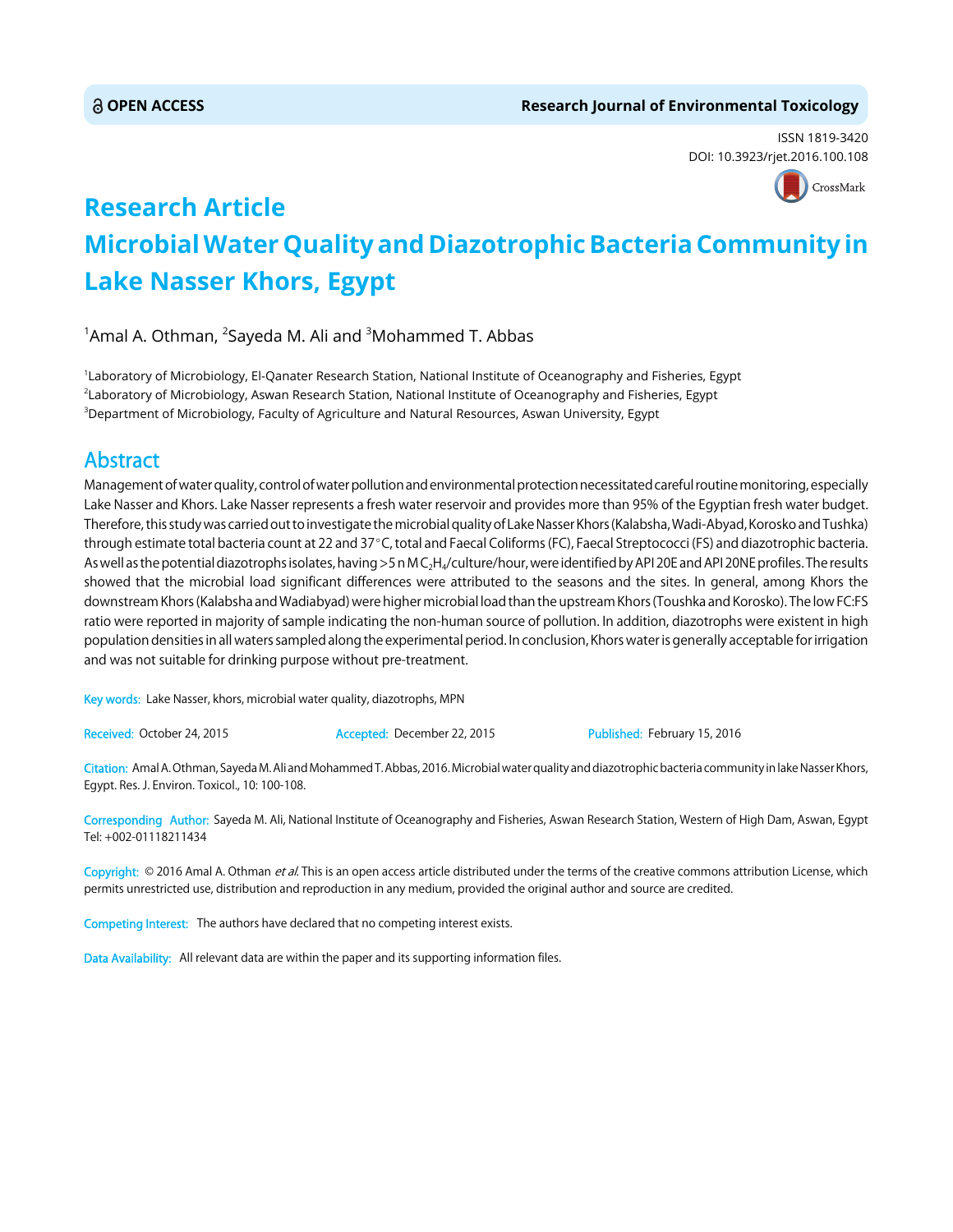#### INTRODUCTION

Lake Nasser is a reservoir in the course of the Nile river formed as a result of the construction of Aswan High Dam. The lake has many embayments locally called Khors. The total numbers of important Khors reached about 85 Khors. Such as Kalabsha, El-Allaqi, Tushka, El-Sabakha, Singari, Korosko, El-Ramla, Rahma and Wadi-Abyad. Lake Nasser plays a main role in the local and national economy, where it provides more than 95% of the Egyptian fresh water budget. Therefore, many studies covering the quantity and quality of Lake Nasser (Elewa and Azazy, 1986; Rabeh et al., 1999; El-Shabrawy, 2000; Mageed and Heikal, 2006). Change in Lake Nasser environment was occurred due to increased human activity, land reclamation, fish farming and tourist activities. In addition to the water level in Lake Nasser depends on the flood season originating from the ethiopian highlands that occurs from late August to November. The quality of water is typically determined by monitoring microbial presence, especially Faecal Coliform (FC) bacteria, which are used as microbiologic indicators for water quality. Freedom from contamination with faecal matter is the most important parameter of water quality because human faecal matter is generally considered to be a greater risk to human health as it is more likely to contain human enteric pathogens (Scott et al., 2003).

Most nitrogen on earth is present as molecular  $N_2$  and is biologically unavailable except for fixation by procaryotic organisms containing the enzyme nitrogenase. Since nitrate is reduced to molecular  $N_2$  by denitrifying bacteria, fixed forms of nitrogen such as nitrate, ammonium and organic nitrogen would gradually be depleted from the biosphere, where it not for nitrogen fixation. The physiology of nitrogen-fixing organisms has long been studied and it is well known that fixation can occur in a wide variety of prokaryotic organisms, both free-living and symbiotic, including photoautotrophic cyanobacteria (blue-green algae), photoautotrophic anaerobic bacteria, aerobic and anaerobic heterotrophic bacteria and chemoautotrophic bacteria (Howarth et al., 1988).

The availability of fixed inorganic nitrogen often plays a fundamental role in regulating primary production in both aquatic and terrestrial ecosystems. Because, biological nitrogen fixation is an important source of nitrogen in waters, particularly if those are to be used for irrigating agricultural lands, the study of  $N<sub>2</sub>$ -fixing microorganisms is of special concern to our understanding of global nitrogen cycle. Although a vast array of work has been done on the occurrence and activity of diazotrophs in Egyptian aquatic systems (Rabeh, 2001) and in aquatic world (Affourtit et al., 2001; Burns et al., 2002), no information is available on their

contribution in Khors water microbial community. Therefore, monitoring of diazotrophs diversity in the waters sample was among the major targets of the present study. Although the importance of nitrogen fixation in aquatic ecosystems varies markedly, with planktonic nitrogen fixation contributing 82% of the total nitrogen input to various systems (Howarth et al., 1988), the evaluation of such bacteria on aquatic and fresh water has not been investigated so far. Hence, the present study was designed with the objective of evaluating the microbial quality and estimating diazotrophic bacteria as well as determine seasonally changes in the bacterial population.

#### MATERIALS AND METHODS

**Experimental sites:** Water samples were collected from four Khors located in Lake Nasser. These Khors are Kalabsha, Wadi-Abyad, Korosko and Tushka. Khors sampling stations were illustrated in Fig. 1.

Sampling: One hundred and eighty five water samples (surface and bottom) were collected during the four seasons of the year 2013. Water samples were aseptically collected in sterile brown bottles (500 mL capacity), transported to laboratory and stored at  $4^{\circ}$ C until bacteriological analysis completed within 48 h of sampling.

**Analyses:** Bacteriological analysis for representative water sample was applied as follows:

- Total bacteria: The pour plate technique (Parkinson et al., 1971) and the plate count agar (APHA, 1995) were used for the enumeration of total culturable bacteria at both 22 and  $37^{\circ}$ C incubation temperatures
- Total and faecal coliforms: Total coliforms and faecal ones were determined by the Most Probable Number (MPN) method in Lauryl tryptose broth and EC medium (APHA, 1995)
- Faecal streptococci: The azide dextrose broth medium and ethyl violet aziade broth (APHA, 1995) were used for detection and counting faecal streptococci in waters
- Total diazotrophs: Total diazotrophs were counted using the surface inoculated plate method and N-deficient combined carbon sources agar medium, CCM (Hegazi et al., 1998). Three agar plates were inoculated from each suitable dilution and incubation took place at 30 °C for 72 h. Representative colonies were transferred to semi-solid CCM and measured for acetylene reduction (Hegazi et al., 1980). Isolates producing >5 nM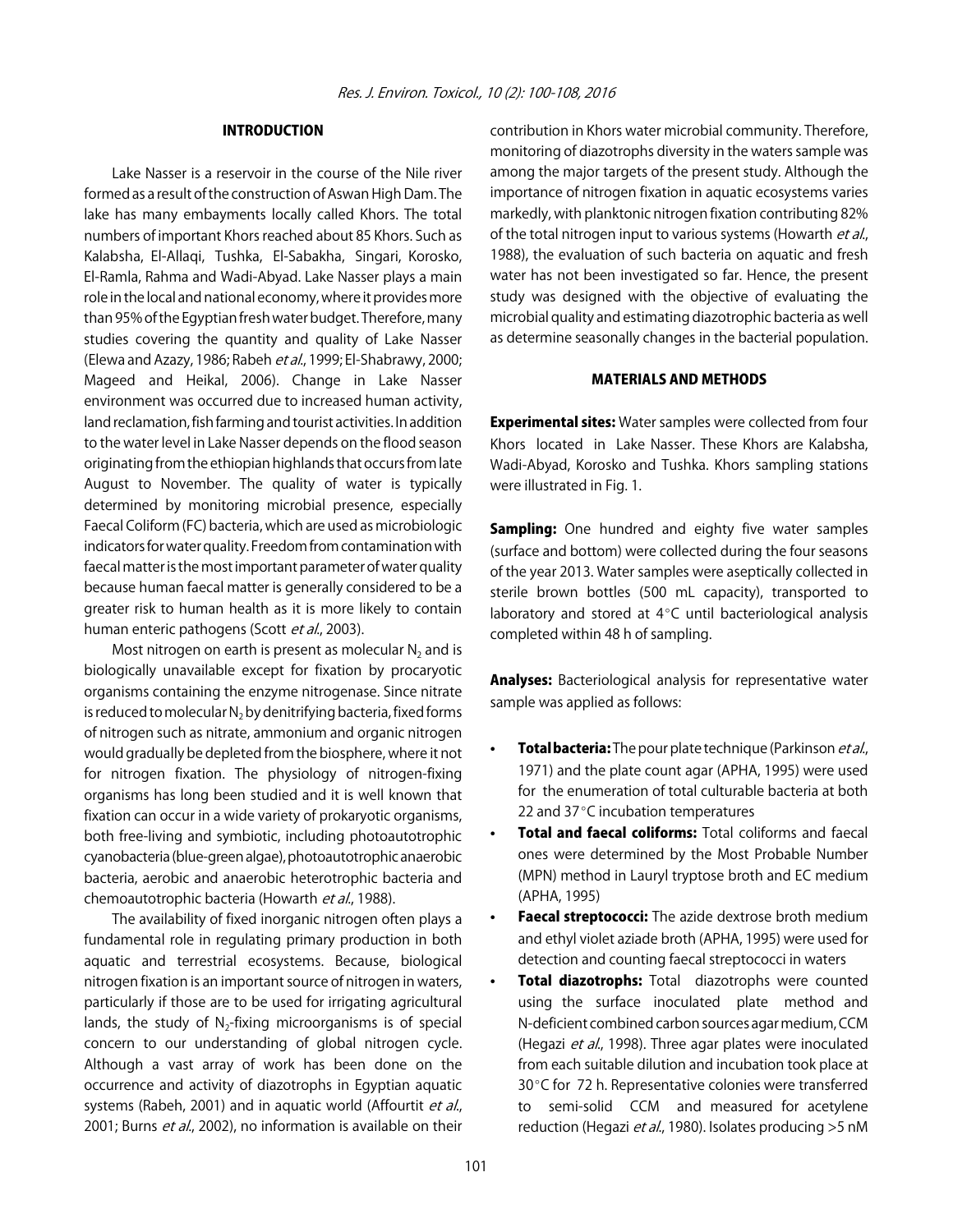

Fig. 1(a-e): Satellite image location for Khors with sampling sites and GPS data, (a) Water samples stations of Khor Kalabsh, (b) Water samples stations of Khor Wadi Abyad, (c) Water samples stations of Khor Korosko, (d) Water samples stations of Khor Tushka and (e) GPS data for water samples stations

33° 1'46.14'

22°35'27.89  $22°35'28.73$  $22^{\circ}33'0.14''$ 

32°19'4.72  $32^{\circ}18'14.27$ 32°17'27.13"

 $C_2H_4$ /culture/hour were secured for further identification based on API 20 E (Enterobacteriacea) and 20 NE (Non-Enterobacteriaceae) profiles (Othman et al., 2003).

23°36'46.59  $23°30'18.85$ 

6 7 8 32°41'57.74  $32^{\circ}39'19.30'$  23°21′43.55

**Statistical analysis:** Data obtained were statistically analyzed using Statistica 10 (StatSoft, Inc., Tulsa, USA). Analysis of variance (ANOVA) was used to examine the independent effects as well as possible interactions.

#### **RESULTS**

Microbial analyses included total bacterial counts developed on either 22 or  $37^{\circ}$ C, bacteria indicators of pollution and nitrogen fixing bacteria. The ANOVA analysis

indicated significant differences attributed to the seasons and the sites. Total bacteria developed on either 22 or 37°C were particularly higher in summer (up to 10<sup>6</sup> CFU mL<sup>-1</sup>) compared to other seasons, among sites the minimum count developed on either 22 or 37°C were 10<sup>4</sup> CFU mL $^{-1}$  at station six in wadi Abyad. Among Khors the downstream Khors (Kalabsha and Wadi abyad) were lower than the upstream Khors (Toushka and Korosko) (Fig. 2).

 $22^{\circ}32'1.5'$ 

31°47'3.32'

Indicators of pollution were monitored in the experimental area and the obtained results are presented in (Fig. 3). The MPN of indicator bacteria ranged from 0-1100, 0-75 and 0-1100 MPN/100 mL for total coliforms, faecal coliforms and faecal streptococci, respectively. This is an indication of the suitability of the water for irrigation not for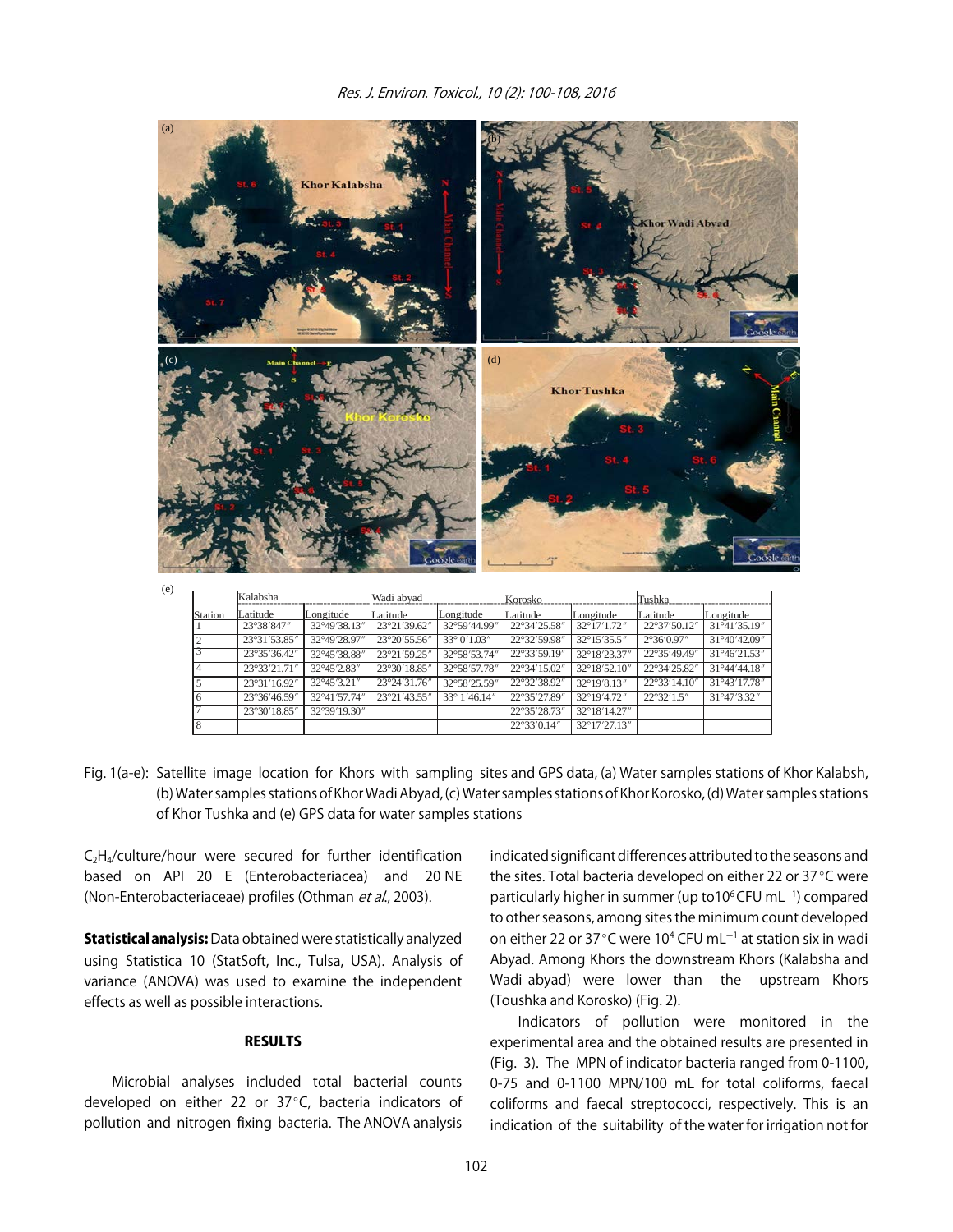

Fig. 2(a-c): Spatial and seasonal changes in microbial populations obtained along the sites of Khors during four seasons as affected by, (a) Seasons and water depth, (b) All sites of four Khors and (c) Khors (ANOVA analysis). KL1 to KL7, samples for Kalabsha Khor; Kr1-Kr 8, samples for Korosko khor; TW1-TW6, samples for Tushka khor; WA1-WA6 samples for Wadi Abyad khor (refer to Fig. 1)

![](_page_4_Figure_3.jpeg)

Fig. 3(a-c): Continue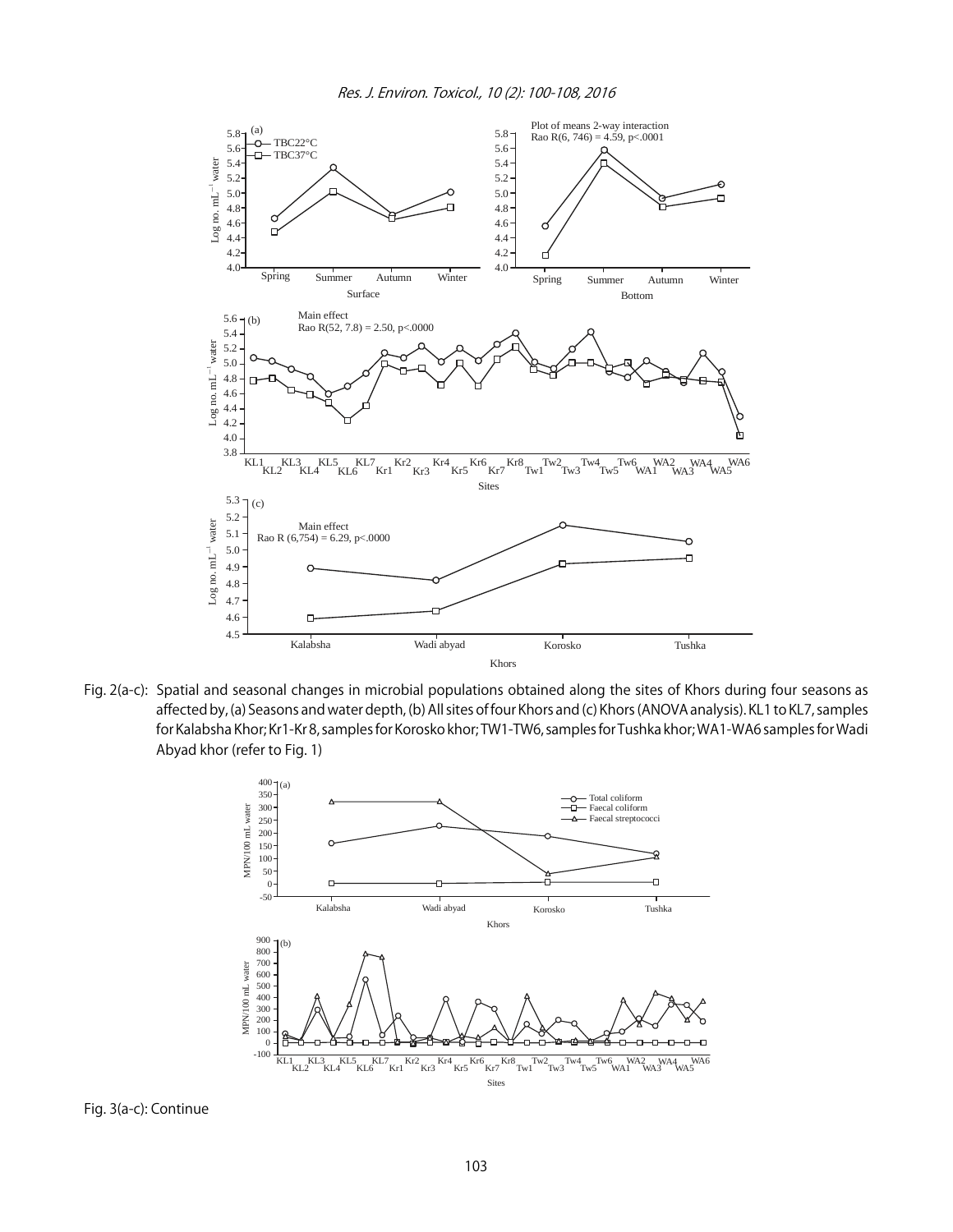Res. J. Environ. Toxicol., 10 (2): 100-108, 2016

![](_page_5_Figure_1.jpeg)

Fig. 3(a-c): Spatial and seasonal changes in the populations of bacterial indicators of pollution in water sample as affected by, (a) Khors, (b) All sites of four Khors and (c) Seasons with water depth, KL1-KL7, samples for Kalabsha khor; Kr1-Kr8, samples for Korosko khor; TW1-TW6, samples for Tushka khor; WA1-WA6 samples for Wadi Abyad khor

|                 |           | Table 1: FC:FS ratios calculated from samples collected at the Khors sampling stations |             |             |             |             |             |           |
|-----------------|-----------|----------------------------------------------------------------------------------------|-------------|-------------|-------------|-------------|-------------|-----------|
|                 | winter    |                                                                                        | Spring      |             | Summer      |             | Autumn      |           |
| Seasons sites   | surface   | Bottom                                                                                 | surface     | Bottom      | surface     | Bottom      | surface     | Bottom    |
| Kalabsha        |           |                                                                                        |             |             |             |             |             |           |
| KL1             | 0         | 0                                                                                      | $\mathbf 0$ | $\mathbf 0$ | $\mathbf 0$ | 0           | 0           | 0         |
| KL <sub>2</sub> | 0         | 0                                                                                      | 0           | 0           | 0           | 0           | 0           | 0         |
| KL3             | 0         | 0                                                                                      | 0           | 0           | 0           | 0           | 0           | 0.02      |
| KL4             | <b>ND</b> | <b>ND</b>                                                                              | 0           | 0           | 0           | 0.1         | 0.11        | 1.00      |
| KL5             | <b>ND</b> | <b>ND</b>                                                                              | 0           | 0           | <b>ND</b>   | <b>ND</b>   | 1.00        | 0.44      |
| KL6             | <b>ND</b> | <b>ND</b>                                                                              | 0           | 0           | 0           | 0           | 0.49        | 0         |
| KL7             | <b>ND</b> | <b>ND</b>                                                                              | $\mathbf 0$ | 0           | 0           | 0           | 0.09        | 0.05      |
| Wadi abyad      |           |                                                                                        |             |             |             |             |             |           |
| WA1             | 0         | 0                                                                                      | 0           | 0           | 0           | 0           | <b>ND</b>   | <b>ND</b> |
| WA2             | $\Omega$  | 0                                                                                      | 0           | 0           | 0           | $\Omega$    | <b>ND</b>   | <b>ND</b> |
| WA3             | 0         | 0                                                                                      | 0           | 0           | 0           | 0.02        | <b>ND</b>   | <b>ND</b> |
| WA4             | $\Omega$  | 0                                                                                      | 0           | 0           | $\Omega$    | $\Omega$    | 0           | 0         |
| WA5             | $\Omega$  | 0                                                                                      | $\Omega$    | 0           | 0.02        | 0           | 0           | 0         |
| WA6             | 0         | 0                                                                                      | 0.01        | 0.01        |             | $\mathbf 0$ | $\mathbf 0$ | 0         |
| Korosko         |           |                                                                                        |             |             |             |             |             |           |
| Kr1             | 0         | 0                                                                                      | 2.25        | 0.44        | 0.00        | 0.27        | $\mathbf 0$ | 0         |
| Kr <sub>2</sub> | 0         | 0                                                                                      | 0           |             | 0.44        | 0           | 1.00        | 0         |
| Kr3             | 0         | 0                                                                                      | 0           | 0.04        | 0           | 0           | 0.16        | 0         |
| Kr4             | 0         | 0                                                                                      | $\Omega$    |             | 0           | 0           | 0           | 3.57      |
| Kr5             | 0         | 0                                                                                      | 0           | 0           | 0           | 0.02        | 0           |           |
| Kr6             | 0         | 0                                                                                      | 0           |             | 0           | 0           | 0           | 0.07      |
| Kr7             | 0         | 0                                                                                      | <b>ND</b>   | <b>ND</b>   | 0           |             | 0.11        | 0.04      |
| Kr8             | <b>ND</b> | <b>ND</b>                                                                              | <b>ND</b>   | <b>ND</b>   | 0           | 0           | $\mathbf 0$ | 0         |
| <b>Toushka</b>  |           |                                                                                        |             |             |             |             |             |           |
| Tw1             | 0         | 0                                                                                      | 0.01        | 0           | 0           | 0           | 0           | 0         |
| Tw <sub>2</sub> | 0         | 0                                                                                      | 0           | $\Omega$    | 0.13        | 0           | $\Omega$    | 0         |
| Tw <sub>3</sub> | $\Omega$  | 0                                                                                      | 0           | $0.60\,$    | 0           | 0.13        | 3.75        | 0         |
| Tw4             | 0         | 0                                                                                      | 0           | 0.17        | 0           | 0           | 0           | 0.27      |
| Tw <sub>5</sub> | 0         | 0                                                                                      | 0.09        | 0           | 0           |             | 1.00        | 0         |
| Tw <sub>6</sub> | <b>ND</b> | <b>ND</b>                                                                              | 0.09        | 0           | 0           | 0           | 0           | 0         |

ND: Not detected, boldface cells are those of concern

drinking. Particular enrichment of total coliforms and faecal streptococci was distinguished at the sites 6 and 7 in Kalabsha. Seasonally, water load of bacterial indicators of pollution, was lower in winter. Faecal coliforms were very rare in the majority of samples.This group of pollution indicators were absent in winter samples. In contrast, waters were rich in faecal streptococci with high numbers reaching 1100 MPN/100 mL.

This group of pollution indicators were absent in few samples. The ratio of faecal coliforms to faecal streptococci ranged from 0.0-3.75 (Table 1).

The mesophilic group, diazotrophs were encountered in high population densities in all waters sampled along the experimental period. Diazotrophs were significantly lower in winter. Among the sites, site eight in Korosko recorded the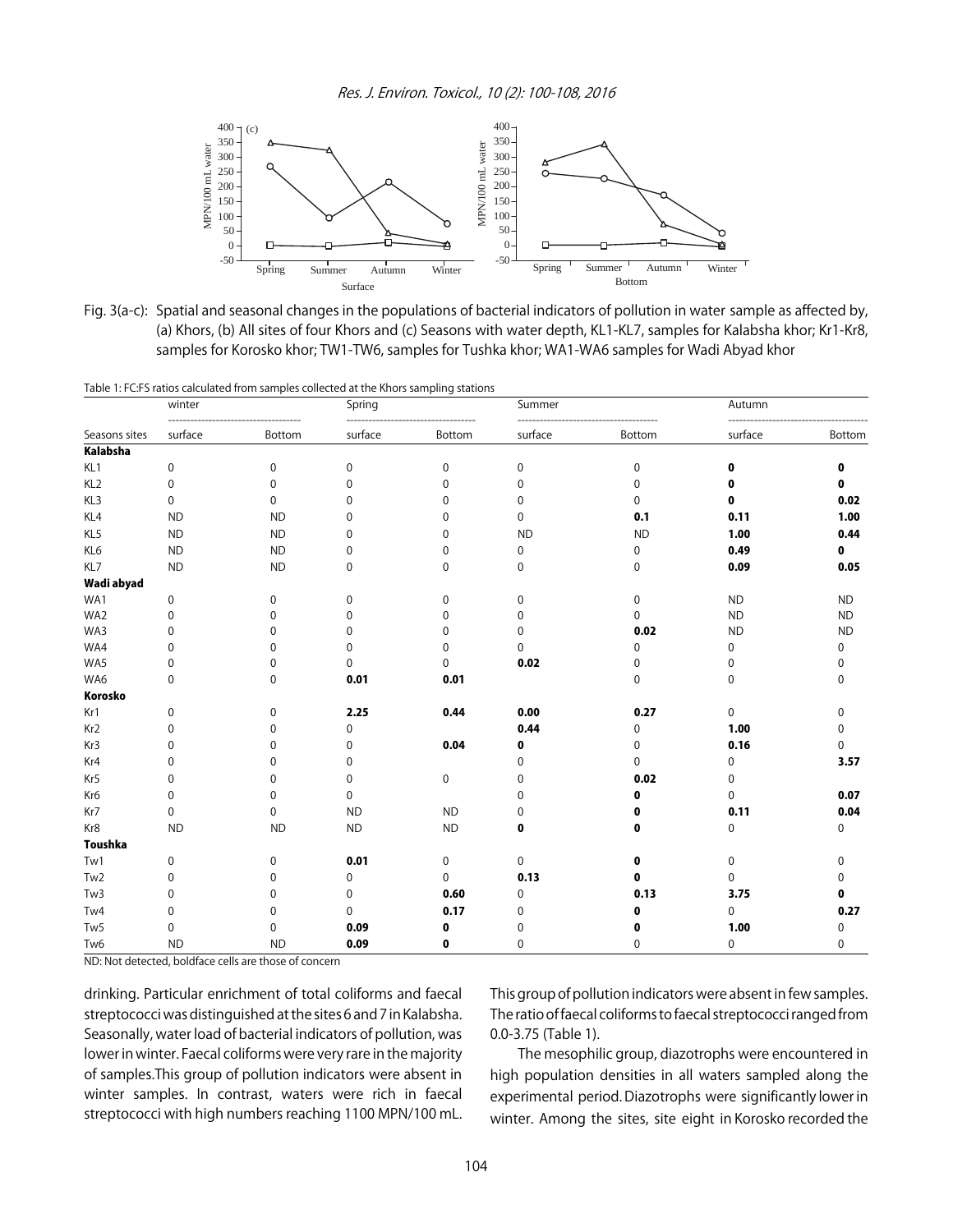#### Res. J. Environ. Toxicol., 10 (2): 100-108, 2016

| Isolate                            | $N_2$ -ase activity (nM $C_2H_4$ /culture/hour) | API proposed taxonomic position      | API profile used |
|------------------------------------|-------------------------------------------------|--------------------------------------|------------------|
| KL5s A                             | 119.67                                          | Klebsiella pneumonia spp. pneumonia  | API 20E          |
| Kr2s sum                           | 218                                             | Enterobacter sakazaki                | API 20E          |
| Kr2B, Kr6s, Kr3s, KL3s sum, Kr5B A | 199, 255, 95, 101, 83                           | Klebsiella pneumoniae spp. pneumonia | API 20E          |
| KL3B sum, KL1B A                   | 137.62, 119.67                                  | Enterobacter aerogenes               | API 20E          |
| KL7B sum, Kr2s sp.                 | 119, 71.5                                       | Enterobacter sakazaki                | API 20E          |
| KL6B A                             | 130.45                                          | Pseudomonas fiuorescens              | API 20NE         |
| Tw6B A                             | 95                                              | Pseudomonos putida                   | API 20NE         |
| Tw1B A                             | 71.80                                           | Rhizobium radiobacter                | API 20NE         |
| KL5B, Tw4s, KL5s, KL7 A, Kr7B sum  | 228, 167.5, 71, 119, 190                        | Rhizobium radiobacter                | API 20NE         |
| KL <sub>2</sub> S A                | 160                                             | Rhizobium radiobacter                | API 20NE         |
| KL4B, WA5B, Kr8 sum, KL1B, Tw6B,   | 422, 191, 36, 301, 410, 390, 286, 190, 150, 143 | Azospirillum spp.                    | <b>ND</b>        |
| Tw6B, KL7, Tw5B, Kr5 A, WA5B sp.   |                                                 |                                      |                  |

|  | Table 2: Taxonomic position of representative isolates of diazotrophs obtained from water samples, based on API 20E and 20 NE profiles |  |
|--|----------------------------------------------------------------------------------------------------------------------------------------|--|
|  |                                                                                                                                        |  |

Sum: Summer, A: Autumn, Sp: Spring, S: Surface, B: Bottom, Kl: Kalabsha, Kr: Korosko, Tw: Toushka, WA: Wadi abyad. The taxonomic profiles were "very good identification" ND: Not determined and taxonomy based on colony and cell morphology as well as N-free cultural characteristics

| Table 3: Growth and cultural characteristics based on API (20 E) profiles for diazotroph isolates |  |  |
|---------------------------------------------------------------------------------------------------|--|--|
|                                                                                                   |  |  |

| Isolates characteristics          | KL5 A | —<br>Kr2 Sum | Kr2B Sum | KL3B Sum | KL7B Sum |
|-----------------------------------|-------|--------------|----------|----------|----------|
| $\beta$ -galactosidase            | $+$   |              |          | $+$      | $^{+}$   |
| Arginine dihydrolase              |       |              |          |          |          |
| Lysine decarboxylase              |       |              |          |          |          |
| Ornithine decarboxylase           |       |              |          |          |          |
| Citrate utilization               |       |              |          |          |          |
| $H_2S$ production                 |       |              |          |          |          |
| Urease                            |       |              |          |          |          |
| Tryptophanedeaminase              |       |              |          |          |          |
| Indole production                 |       |              |          |          |          |
| Acetoin production                |       |              |          |          |          |
| Gelatinase                        |       |              |          |          |          |
| Fermentation/Oxidation of Glucose |       |              |          |          |          |
| Mannitol                          |       |              |          |          |          |
| Inositol                          |       |              |          |          |          |
| Sorbitol                          |       |              |          |          |          |
| Rhamnose                          |       |              |          |          |          |
| Sucrose                           |       |              |          |          |          |
| Melibiose                         |       |              |          |          |          |
| Amygdlin                          |       |              |          |          |          |
| Arabinose                         |       |              |          |          |          |
| Cytochrome-oxidase                |       |              |          |          |          |
| No <sub>2</sub> production        |       |              |          |          |          |
| $N_2$ production                  |       |              |          |          |          |
| Motility                          |       |              |          |          |          |
| MacConkey                         |       |              |          |          |          |
| Fermentation of Glucose (of-f)    |       |              |          |          |          |
| Oxidation of Glucose (of-o)       |       |              |          |          |          |

+: Positive characteristics, -: Negative characteristics, according to read sheet of API manual

maximum populations of the diazotrophs. The highest values of diazotrophs were recorded for Toushka Khor (Fig. 4).

Potential isolates, having  $>5$  nM C<sub>2</sub>H<sub>4</sub>/culture/hour, were identified by API 20E and API 20NE profiles (Table 2-4) being Gram negative representatives of Klebsiella pneumonia, Enterobacter sakazaki, Enterobacter aerogenes, Pseudomonos fiuorescens, Pseudomonos putida and Azospirillum sp. (Table 2-4).

#### **DISCUSSION**

Actually, the management of water quality, control of water pollution and environmental protection for preserve living conditions for the future necessitated careful routine monitoring. Therefore, the main objective of this study is to evaluate the water quality of Lake Nasser an according to the content of microbial load and diazotrophic bacteria community for some Lake Nasser Khors. Microbial analysis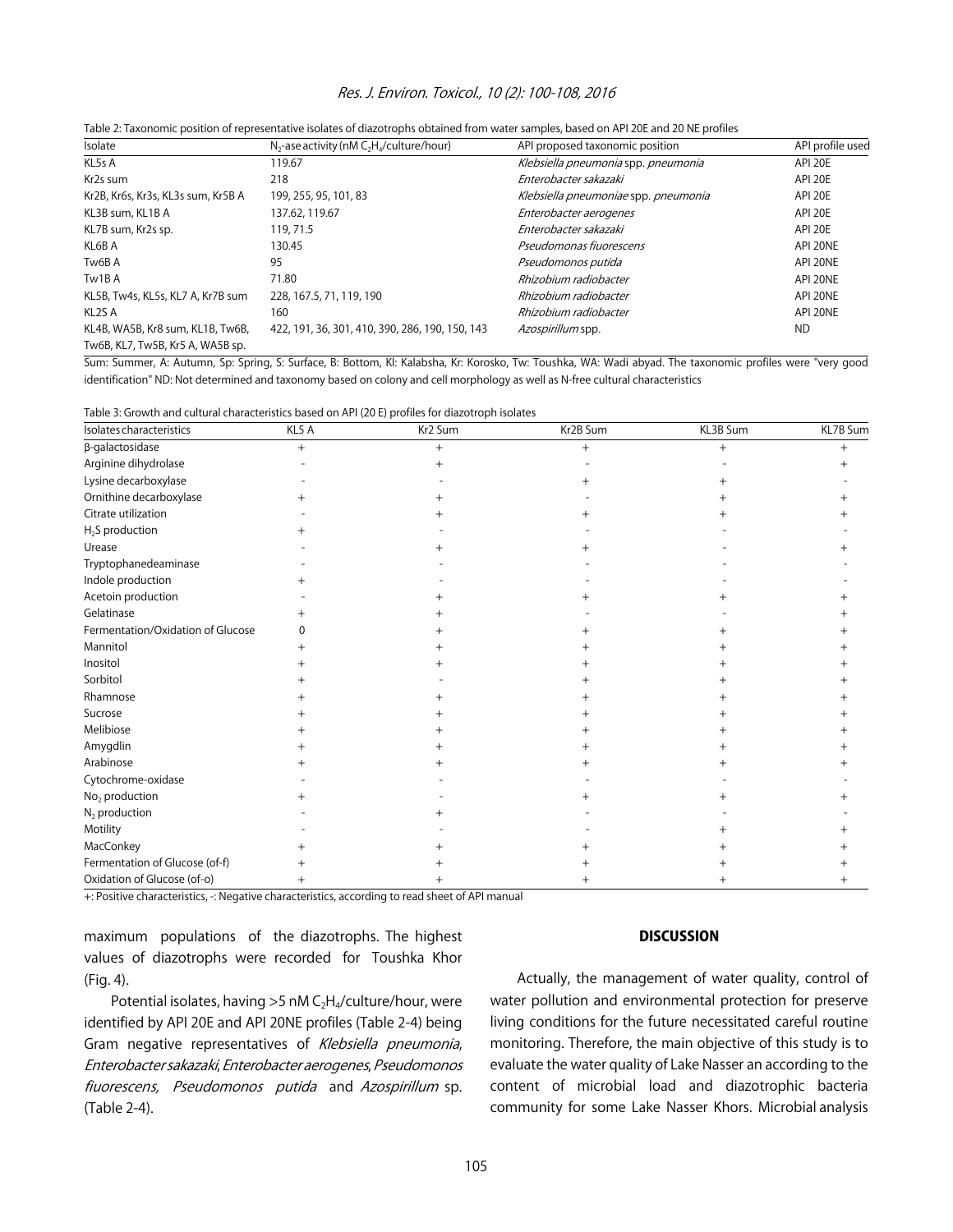![](_page_7_Figure_1.jpeg)

Fig. 4(a-c): Nitrogen fixing bacteria densities of water sample as affected by, (a) Seasons and depths, (b) Sites and (c) Different Khors (ANOVA analysis). KL1-KL7, samples for Kalabsha khor; Kr1-Kr8, samples for Korosko khor; TW1-TW6, samples for Tushka khor; WA1-WA6 samples for Wadi Abyad khor (refer to Fig. 1)

|  | Table 4: Growth and cultural characteristics based on API (20 NE) profiles for diazotroph isolates |  |
|--|----------------------------------------------------------------------------------------------------|--|
|  |                                                                                                    |  |

| Isolates characteristics       | KL6B A | . .<br>Tw6B A | Tw1BA | KL5B A | KL <sub>2</sub> S A |
|--------------------------------|--------|---------------|-------|--------|---------------------|
| Reduction nitrates to nitrites | $+$    |               |       |        |                     |
| Reduction nitrates to nitrogen |        |               |       |        |                     |
| Indole production              |        |               |       |        |                     |
| Glucose (acidification)        |        |               |       |        |                     |
| Arginine dihydrolase           |        |               |       |        |                     |
| Urease                         |        |               |       |        |                     |
| Hydrolysis (β-glucosidase)     |        |               |       |        |                     |
| Hydrolysis (protease)          |        |               |       |        |                     |
| β-galactosidase                |        |               |       |        |                     |
| Assimilation of glucose        |        |               |       |        |                     |
| Arabinose                      |        |               |       |        |                     |
| Mannose                        |        |               |       |        |                     |
| Mannitol                       |        |               |       |        |                     |
| N-acetyl-glucosamine           |        |               |       |        |                     |
| Maltose                        |        |               |       |        |                     |
| Gluconate                      |        |               |       |        |                     |
| Caprate                        |        |               |       |        |                     |
| Adipate                        |        |               |       |        |                     |
| Malate                         |        |               |       |        |                     |
| Citrate                        |        |               |       |        |                     |
| Phenyl-acetate                 |        |               |       |        |                     |
| Cytochrome-oxidase             |        |               |       |        |                     |

+: Positive characteristics, -: Negative characteristics, according to read sheet of API manual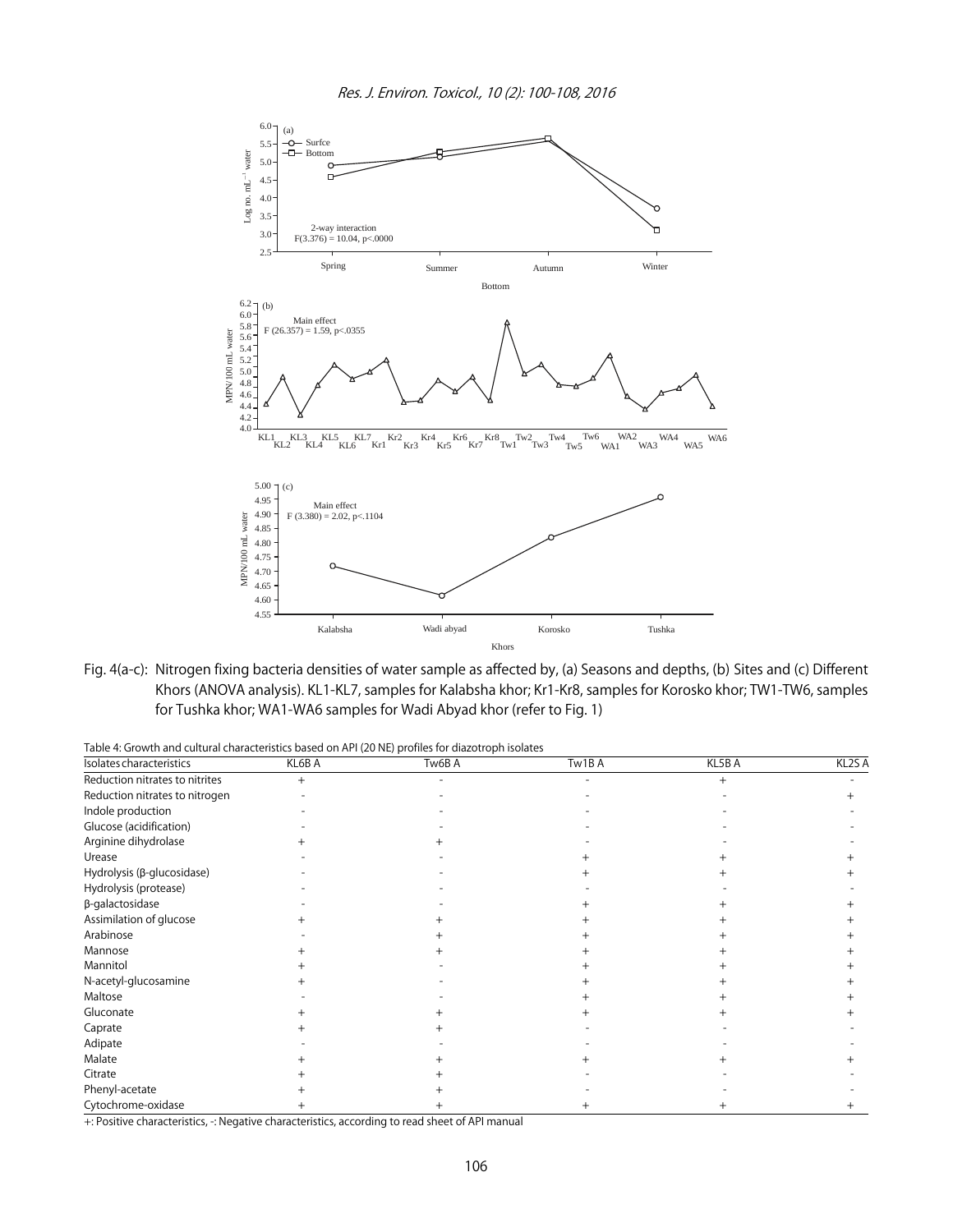|                                                                     |                                     | Permissible limits                                        |                |  |  |
|---------------------------------------------------------------------|-------------------------------------|-----------------------------------------------------------|----------------|--|--|
| Parameters                                                          | Range                               | Irrigation water                                          | Drinking water |  |  |
| Total coliforms (MPN/100 mL)                                        | $0 - 1100$                          | NA                                                        | 0, 10 WHO      |  |  |
| Faecal coliforms (MPN/100 mL)                                       | $0 - 75$                            | unrestricted irrigation ( $\leq$ or 10 <sup>3</sup> ) WHO |                |  |  |
| Total count $22^{\circ}$ C (CFU mL <sup>-1</sup> ) (authochthonous) | $2 \times 10^3 - 6 \times 10^6$     | NA                                                        | 100 EC         |  |  |
| Total count 37°C (CFU mL <sup>-1</sup> ) allochthonous              | $1 \times 10^{3} - 2 \times 10^{6}$ | NA                                                        | 10 EC          |  |  |
| Differential temperature ratio                                      | $0.88 - 1.32$                       | NA                                                        | 10:1 APHA      |  |  |

Table 5: Over all view on the analysis of Lake Nasser Khors water related to international permissible limits

NA: Not available, boldface cells are those of concern, the superscripted values, EC (1998), WHO (2006) and APHA (1995)

indicated significant differences attributed to the seasons and the sites. Among Khors the downstream Khors (Kalabsha and Wadi abyad) were lower microbial load than the upstream Khors (Toushka and Korosko). This is due to the effect of flood and water level in Lake Nasser, where the flood is known by its high turbidity carrying a heavy load of a mixture of sand, silt and clay as well as nutrients. The yearly flood of the Nile is the most important factor affecting the conditions of lake (Mageed and Heikal, 2006). In the other side, the highest values of diazotrophs were recorded for Toushka Khors, this is may be the suitable environmental condition for growth of diazotrophs such as high organic load and low nitrogen components, also Tushka is wide and characterized by sandy bottom and slope gently.

Water load of bacterial indicators of pollution was detected in high-level comparing permissible levels of WHO (2006) and EC (1998) (Table 5). As well as the ratio of faecal coliforms to faecal streptococci ranged from 0.0-3.75, this indicating the non-human source of pollution as Geldreich and Kenner (1969) index. Where, Geldreich and Kenner (1969) suggested that the FC:FS ratio is characteristic for given types of pollution or sources of pollution. The ratio itself is not a quantitative indication of pollution but a qualitative pollution index. Thus, domestic sewage yields FC:FS ratios greater than 4.0, whereas ratios less than 0.7 indicate that the pollution derives from warm-blooded animals other than humans. The low ratios were reported in majority of sample indicating the non-human source of pollution.

Clearly noticed bacteria capable of growth on N-deficient combined carbon source medium, CCM (Hegazi et al., 1998) were detected in all samples collected in numbers up to  $10<sup>6</sup>$ , nearest the total bacteria count, this may be noticed the role of diazotrophs in aquatic environmental. Where, the role of  $N<sub>2</sub>$ -fixer bacteria play the vital role in the aquatic environment, that essential role is not only nitrogen fixation but also rise the aquatic productivity (Tripathy et al., 2001; Ali et al., 2011). Where, they can release growth factors (Fukami et al., 1997; Gonzalez-Bashan et al., 2000) beneficial for fauna and flora (occupying intermediate position in the fish food chain) in aquatic environment as well as fish production. Moreover, the diazotrophs used successfully as probiotic for fish (Ali et al.,

2011) and wastes bioremediators (Ali et al., 2012, 2014). Therefore, diazotrophs protect aquatic environment from pollution and generate value-added products, that enrich the water of Lake Nasser which is the main source of fish production in Egypt.

#### **CONCLUSION**

Results of microbiological analysis are related to the permissible levels. The Khors water is generally acceptable for irrigation and was not suitable for drinking purpose without pretreatment.

#### ACKNOWLEDGMENT

The authors wish to express their sincere thanks to Environmental Studies and Research Unit (ESRU), Department of Agricultural Microbiology, Faculty of Agriculture, Cairo University for the providing required facilities and supporting.

#### **REFERENCES**

- APHA., 1995. Standard Methods for the Examination of Water and Wastewater. 2nd Edn., American Public Health Association, Washington DC., USA., Pages: 53.
- Affourtit, J., J.P. Zehr and H.W. Paerl, 2001. Distribution of nitrogen-fixing microorganisms along the Neuse River Estuary, North Carolina. Microb. Ecol., 41: 114-123.
- Ali, S.M., M.I.A. Wafa and W.T. Abbas, 2011. Evaluation of Azotobacter and Azospirillum biofertilizers as a probiotics in Oreochromis niloticus aquaculture. J. Fish. Aquat. Sci., 6: 535-544.
- Ali, S.M., H.S. Nasr and W.T. Abbas, 2012. Enhancement of Chlorella vulgaris growth and bioremediation ability of Aquarium wastewater using diazotrophs. Pak. J. Biol. Sci., 15: 775-782.
- Ali, S.M., 2014. Diazotrophic bacteria improve the water quality of qarun lake and El-bats drain. Res. J. Pharmaceut. Biol. Chem. Sci., 5: 867-876.